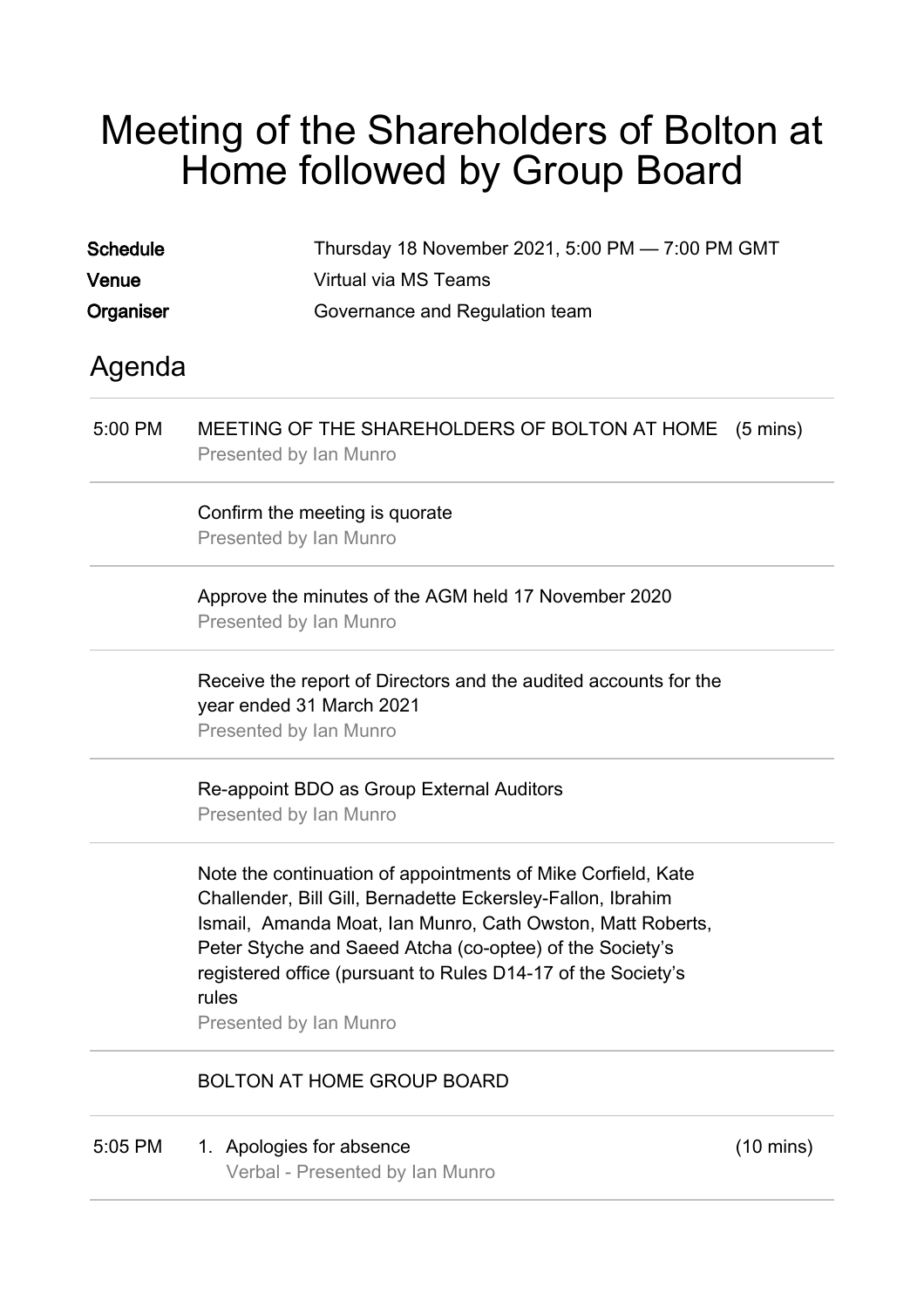| 2. Confirmation of quorum (quorum 4 which does not include<br>co-optees)<br>Verbal - Presented by Ian Munro                                                                                                                            |
|----------------------------------------------------------------------------------------------------------------------------------------------------------------------------------------------------------------------------------------|
| 3. Declarations of interest<br>Verbal - Presented by Ian Munro                                                                                                                                                                         |
| 4. Minutes of previous meetings held 23 September and 1<br>November 2021<br>For Approval - Presented by Ian Munro                                                                                                                      |
| 5. Matters arising and action notes from previous meetings<br>For comment - Presented by Ian Munro                                                                                                                                     |
| 6. Confirmation of written resolutions<br>For Information - Presented by Tina Cunliffe                                                                                                                                                 |
| 7. MEMBERS ARE REQUESTED TO COMMENT ON THIS<br>SECTION OF THE AGENDA BY 11AM ON 17 NOVEMBER<br>2021<br>Feedback from Committee and Subsidiary meetings held<br>since last Group Board (discussion at the meeting upon<br>request only) |
| 7.1. Maxmedia Board held 7 October 2021                                                                                                                                                                                                |
| 7.2. Group Development Committee held 18 October 2021                                                                                                                                                                                  |
| 7.3. Stonecross Homes Board held 18 October 2021                                                                                                                                                                                       |
| 7.4. R-haus Board held 20 October 2021                                                                                                                                                                                                 |
| 7.5. Arcon Board held 21 October and 9 November 2021                                                                                                                                                                                   |
| 7.6. Starts with you Board held 2 November 2021                                                                                                                                                                                        |
| 7.7. Group Governance Committee held 3 November 2021                                                                                                                                                                                   |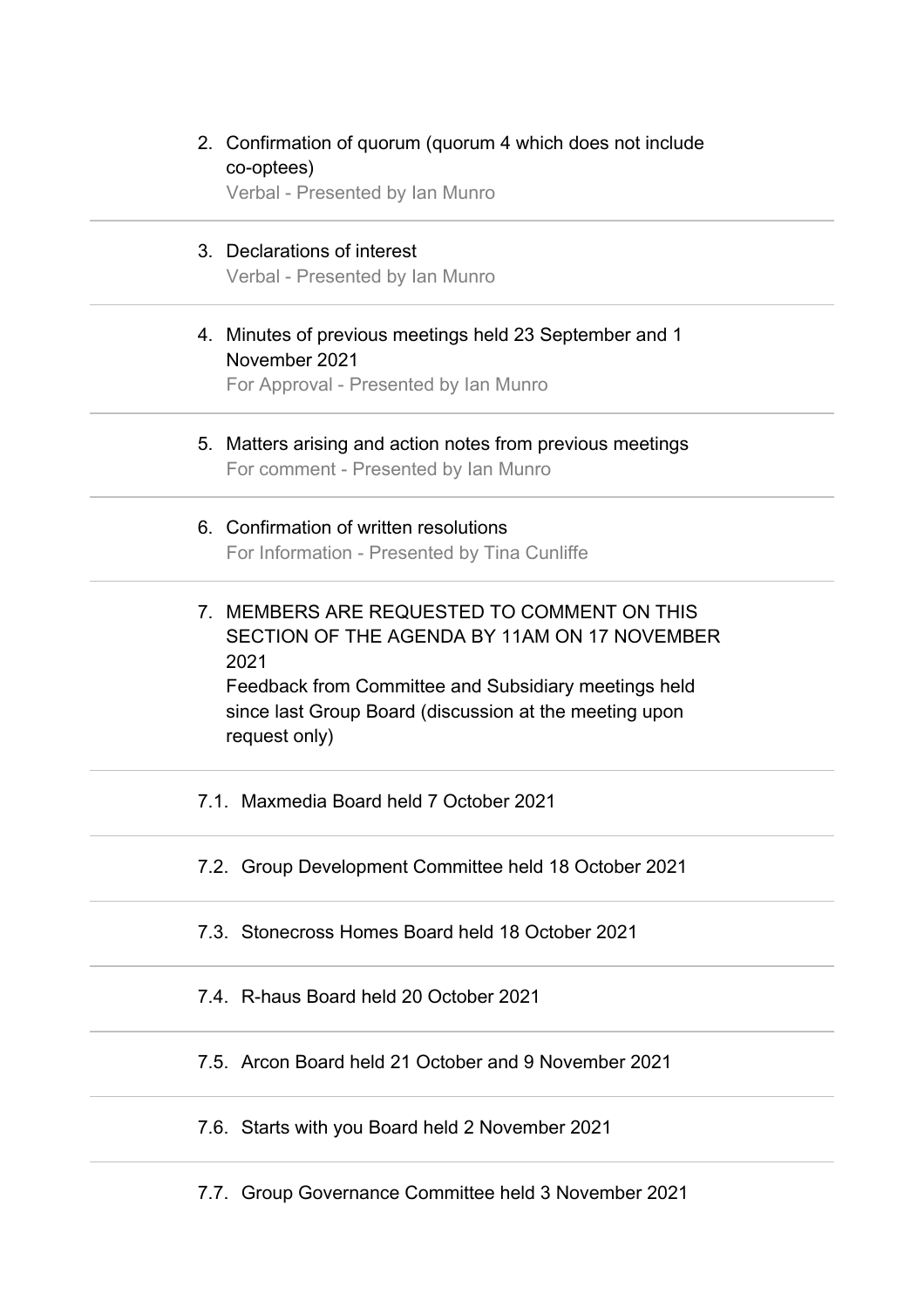|         | 7.8. BH HR Committee held 3 November 2021                                                                                         |                     |
|---------|-----------------------------------------------------------------------------------------------------------------------------------|---------------------|
|         | 7.9. Group Audit & Risk Committee held 4 November 2021                                                                            |                     |
|         | 7.10. Operations Committee held 11 November 2021                                                                                  |                     |
| 5:15 PM | 8. Group CEOs update<br>Verbal - Presented by Jon Lord                                                                            | $(15 \text{ mins})$ |
| 5:30 PM | 9. Update on Greenworks project and refinancing options<br>Verbal - Presented by Noel Sharpe and Edward Mellor                    | $(10 \text{ mins})$ |
| 5:40 PM | 10. Group response to climate change strategy<br>Presented by Boe Haslam<br>For Approval                                          | $(15 \text{ mins})$ |
| 5:55 PM | 11. Strategic performance report to Board quarter 2 2021/22<br>For Approval - Presented by Caroline Fraser                        | $(15 \text{ mins})$ |
|         | 12. Commercial subsidiaries performance report to Group<br>Board quarter 2 2021/22<br>For Approval - Presented by Caroline Fraser |                     |
|         | 13. Group health and safety report quarter 2 2021/22<br>For Approval - Presented by Caroline Fraser                               |                     |
| 6:10 PM | 14. Financial monitoring report quarter 2 2021/22<br>For Approval - Presented by Alison Foster                                    | $(10 \text{ mins})$ |
| 6:20 PM | 15. Moor Lane and Bolton Town Centre redevelopment<br>For Approval - Presented by Dominic Conway                                  | $(10 \text{ mins})$ |
| 6:30 PM | 16. Revised R-haus business plan<br>For Approval - Presented by Edward Mellor                                                     | $(10 \text{ mins})$ |
| 6:40 PM | MEMBERS ARE REQUESTED TO COMMENT ON THIS<br>17.<br>SECTION OF THE AGENDA BY 11AM ON 16 AUGUST<br>2021                             | $(5 \text{ mins})$  |